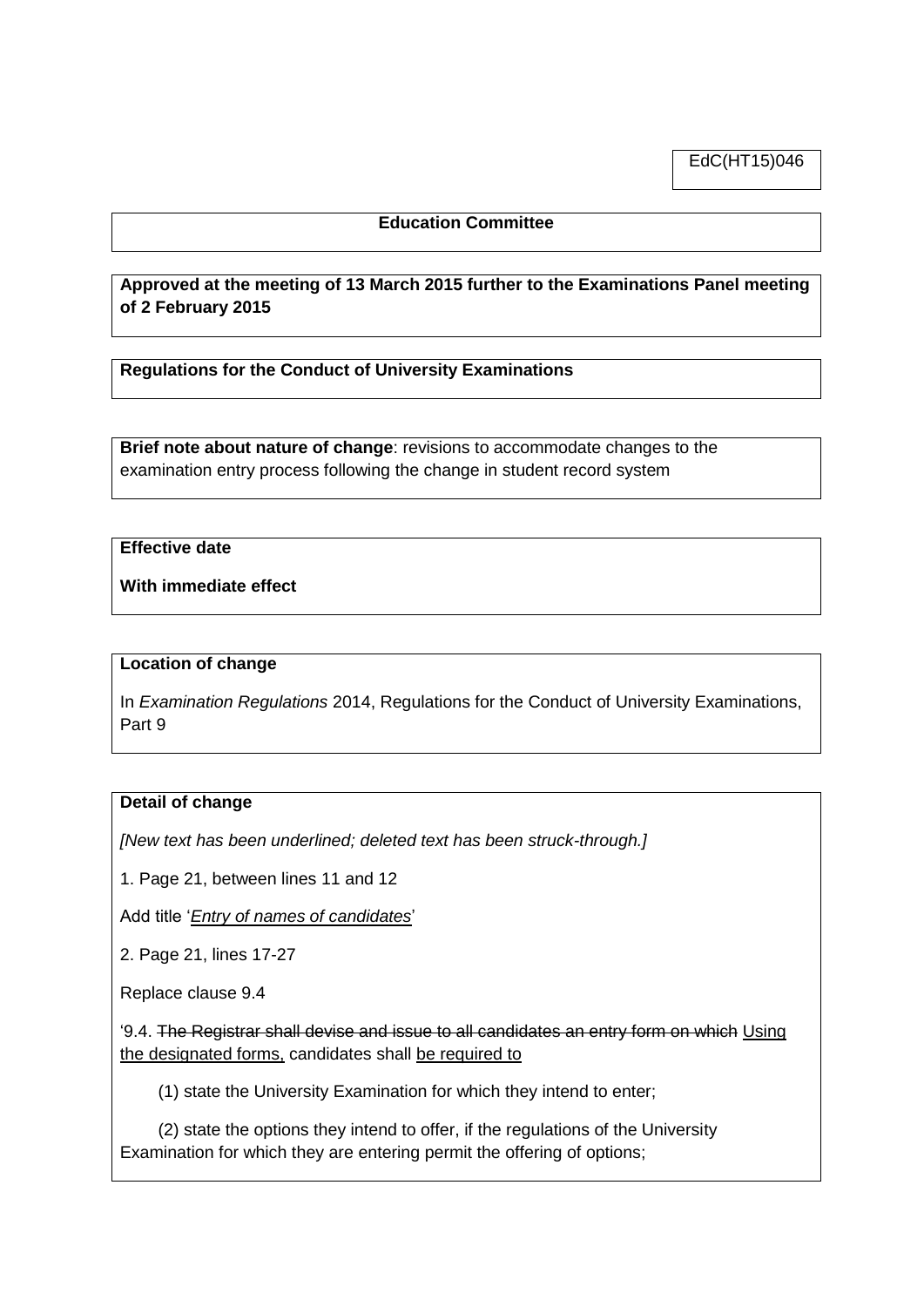(3) secure the confirmation of their college through the signature of the Senior Tutor or his or her nominee that their entry is valid;

 (4)(3) declare their intention of abiding by all University Regulations governing the conduct of examinations; and

 $(5)(4)$  provide such other declaration as may be required by the special regulations for the University Examination in question.'

3. page 21, lines 37-41

Replace clause 9.6 (2)

'(2) the Registrar shall determine whether the candidate proposes to offer part of the examination which has not already been offered by some other candidate whose name has been entered under the provisions of regulations 9.59.3-9.5 above and whether any other change in the conduct of the examination, as already arranged, would be involved;'

4. Page 23, lines 1-4

Replace title and clause 9.10

### '*Processing of forms entries*

9.10. The Registrar shall acknowledge to the candidates the receipt of all completed entry forms and shall return to the candidate for completion or correction any form which is incomplete or is not in accordance with any relevant regulation.'

5. Page 23, lines 12-14

Replace clause 9.13

'9.13. From the entry forms tThe Registrar shall assign a candidate number to each candidate and shall send the lists of numbers to the chair of the examiners in the University Examination for which the candidates have been entered.'

# **Consequential Changes**

6. In the Regulations for the First and Second Public Examinations, Part 4 Second Public Examination, page 52, lines 43-47

Replace clause 9.12

4.12. The candidate's college shall be required to certify on the entry form, by the time determined for entry, whether or not the candidate will have met the requirement for statutory residence by the end of the term in which the examination is held, and to notify the University of any change in the candidate's status in this respect-between entry and the date of the examination.'

7. In the Regulations for the Degree of Bachelor of Theology, page 432, lines 25-30, replace paragraph

'Every candidate shall send through his or her college complete an entry form, showing the